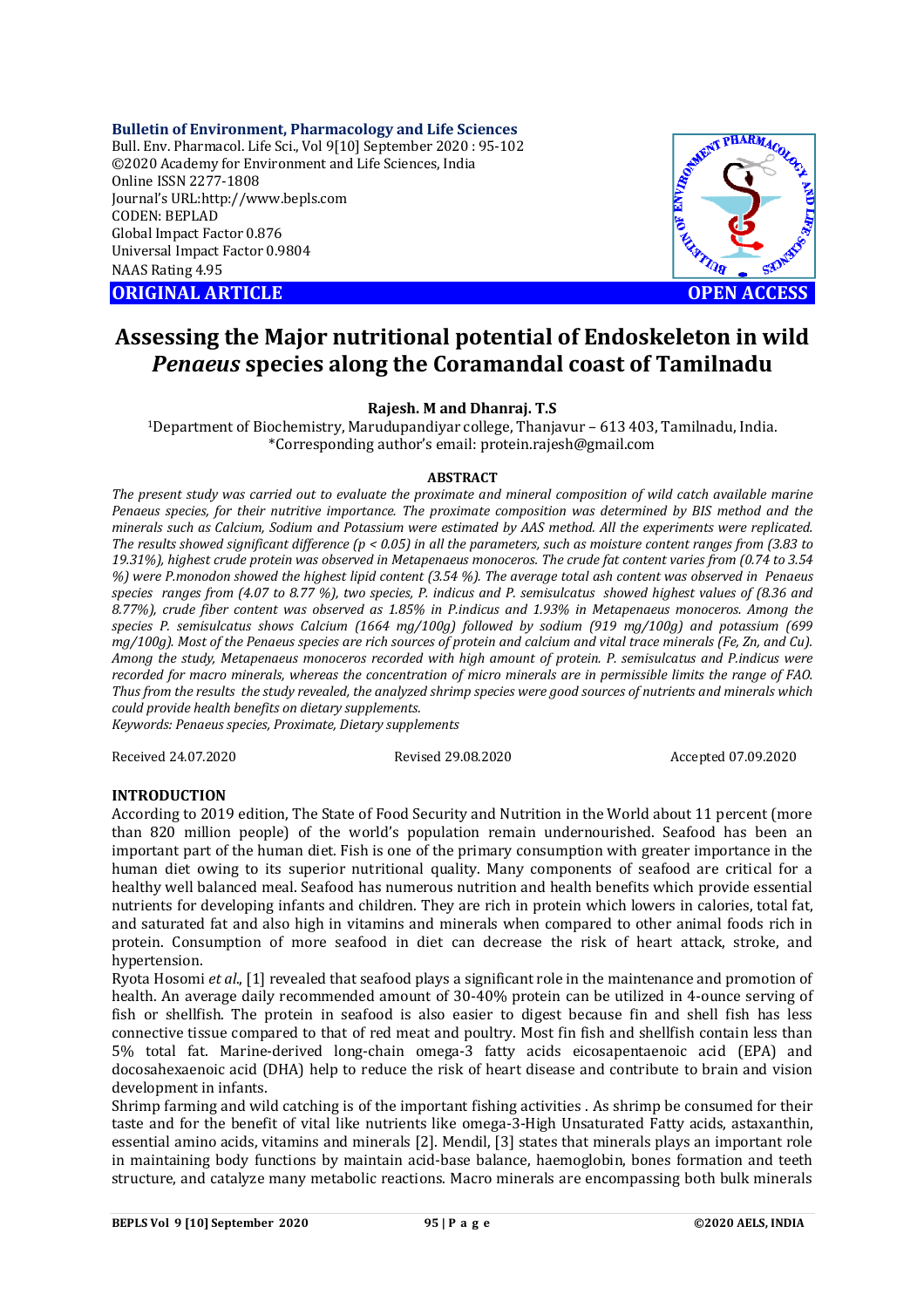(calcium, phosphorus, magnesium) and electrolytes (sodium, potassium, chloride), which are required milligrams to several grams per day. Micro minerals or trace elements (iron, zinc, copper, manganese, selenium, iodine, chromium, molybdenum) are required in amounts of a few milligrams or less per day. The deficiency of these important mineral elements induces a lot malfunctioning as it reduces productivity and causes diseases, such as inability of blood to clot, osteoporosis, anemia etc., [4]. Anwarul Islam [5] suggested that both wild shrimp and cultured prawns as a healthy choice of food consumption and a good source of animal protein like fin fish.

# **MATERIAL AND METHODS**

Wild shrimp samples namely, *Penaeus monodon, Penaeus semisulcatus, Penaeus indicus,* Metapenaeus *monoceros* each batch weight of 1 kg were freshly collected from the landing centres of different sites, southeast coast of India. The shrimp sample Penaeus *monodon* was collected from the Mandapam region (9°16'32.56"N, 79°7'25.03"E), Penaeus *semisulcatus and* Penaeus *indicus* from the Tuticorin region (8° 45' 50.9976'' N, 78° 8' 5.4024'' E) and *Metapenaeus monoceros* from Chennai region (13° 4' 2.7804'' N, 80° 14' 15.4212'' E) from south east coast of Tamilnadu.

The collected samples were washed thoroughly with tap water to remove the sand and other debris attached to the shrimp samples and kept it in ice cold box and carried to the laboratory. In the laboratory the shrimp samples were washed with deionised water and dissected the exoskeleton (head and shell) and endoskeleton (flesh) of the shrimps. The cleaned endoskeleton were kept in the hot air oven at 55°C for 17 hours [6]. The dried samples were ground into fine powder.

### **Proximate composition analysis**

The content of moisture, ash, fat, protein, crude fiber were determined by the BIS method, Moisture (IS11623), Ash (IS 14433), Fat (IS 11721), Protein (IS 7219 : 1973) and Crude fiber (IS 10226).

### **Mineral analysis**

The powdered samples were dissolved in 5mL of 5 N Nitric acid in a 100-mL volumetric flask, rinsed porcelain crucible each flushing with 10mL demineralized water in the same volumetric flask, and vortexed until homogeneous. The mixture was filtered with filter paper, discarded the first 10 mL filtrate, accommodated the subsequently filtrate and stored in the amber glass bottles, and used for quantitative analysis [7, 8, 9].

# **Mineral element determination**

The filtered samples were determined by Atomic Absorption Spectrophotometer (Shimadzu, AA-7000). Minerals mentioned in the wave length.

| Minerals        | Na    | K     | uα    | Mσ    | Fρ    | $\overline{ }$<br>ΔH | սս         |
|-----------------|-------|-------|-------|-------|-------|----------------------|------------|
| Wavelength (nm) | 589.0 | 766.5 | 422.7 | 285.2 | 248.3 |                      | 270 5<br>ט |

# **RESULTS**

The proximate content of wild penaeus shrimp samples were determined and shown in the Fig. 1. From the results, In edible part of shrimp muscle, protein content was recorded as high and varied in species such as *Metapenaeus monoceros* (73.98%) followed by *P. semisulcatus* (64.92%), *P.indicus* (62.96 %) and lowest was recorded in *P.monodon* (48.2 %). The highest moisture content was observed in *P.indicus* (19.31%) while the lowest value was recorded in *Metapenaeus monoceros* as 3.83 %. Fat content of the wild shrimp species varied from varied from 0.74 % to 3.54%. Fiber content varies from 1.03 to 1.93%. The ash content, of the studied shrimp species varied from *P. monodon* 4.3 % to 8.77% *P. semisulcatus*.



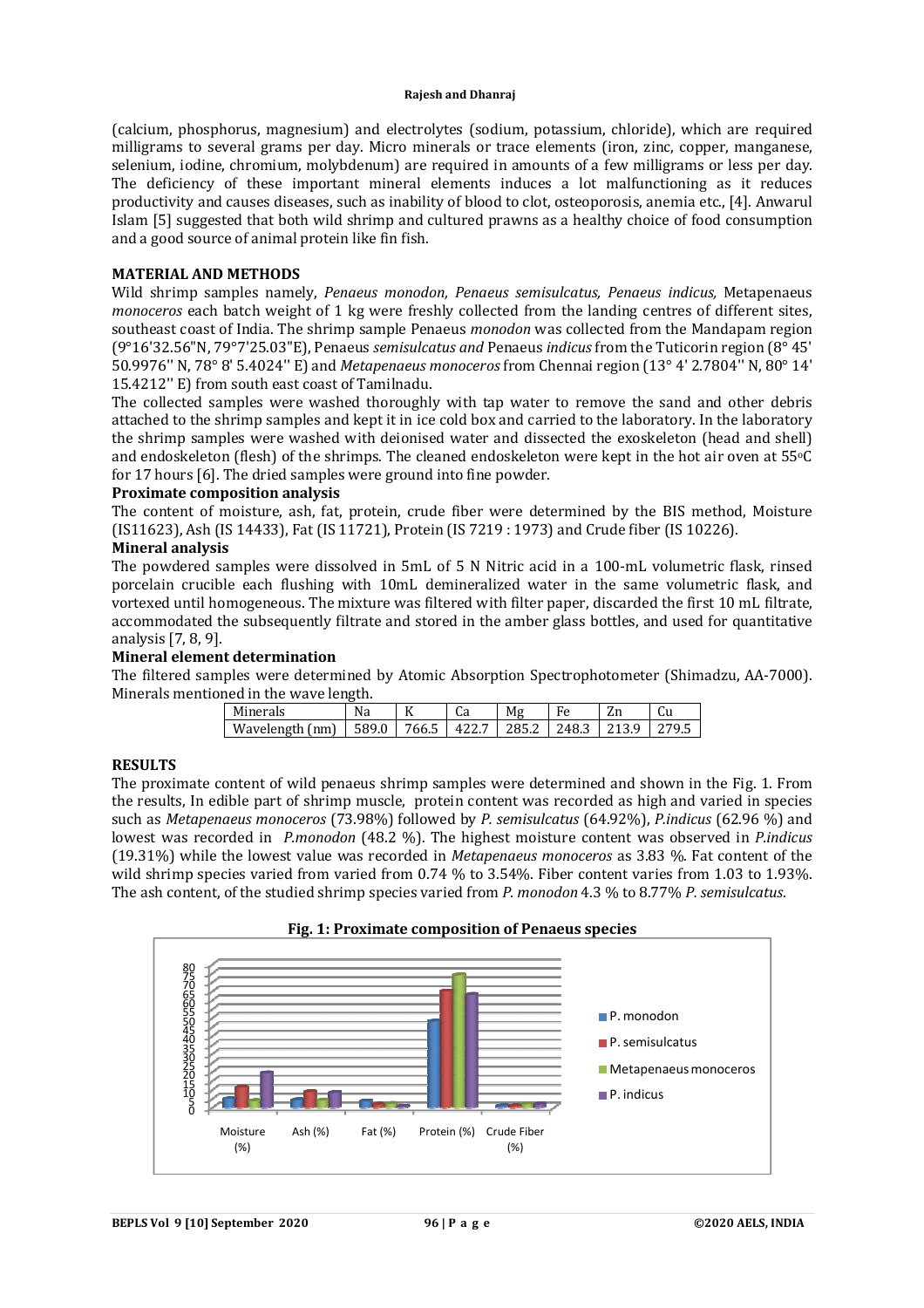

The mineral content of the study animals were presented in the Fig.2 showed the maximum content of calcium (1664 mg / 100g) in *P.Semisulcatus*, followed by the *P.indicus* (1556 mg/100g), *Metapenaeus monoceros* (577 mg/100g) and the minimum content was found in the *P. monodon* (466 mg/100g). The sodium content of the shrimp species were found to be in the range of  $557 \text{ mg}/100 \text{g}$  to  $919 \text{ mg}/100 \text{g}$ , *P.semisulcatus* (919 mg/100g) showed the highest amount and *P*.*indicus* (788 mg/100g) followed by *Metapenaeus monoceros* (633 mg/100g) and *P. monodon* (577 mg/100g). *P.semisulcatus* shows the maximum content of potassium, the value 699mg/100g and followed by *P.indicus* (528 mg/100g), *Metapenaeus monoceros* (155 mg/100g) showed the lesser value of potassium. The Magnesium content of the shrimp species varied from 173 mg/100g (*P. monodon*) to 321mg/100g (*P.semisulcatus*). *Metapenaeus monoceros*.

The trace minerals such as Iron (Fe), Zinc (Zn), Copper (Cu) were also determined. The iron content was recorded high in *Metapenaeus monoceros* (11.3 mg/100g) followed by *P.indicus* (8.0 mg/100g) similarly *P.monodon* (7.9 mg/100g) and *P.semisulcatus* (7.6 mg/100). Zinc was recorded in the range of 6.2 mg/100g to 7.0 mg/100g, *P.monodon* showed maximum content 7.0 mg/100g, followed by *P.semisulcatus*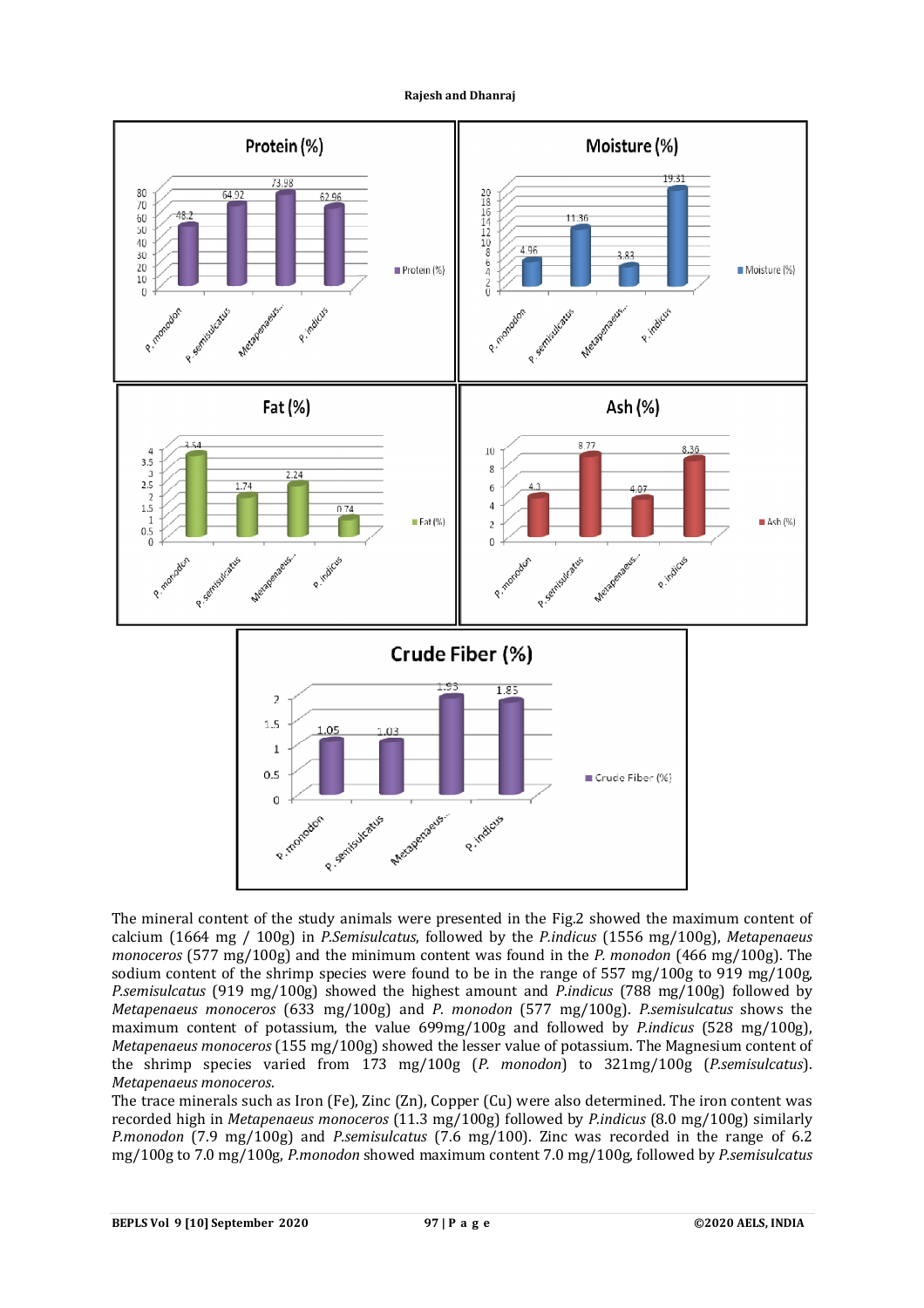(6.8 mg/100g), similarly *P.indicus* (6.7 mg/100g) and Copper varied in the species from 1.2 mg/100g (*P.indicus*) to 1.6 mg/100g (*P.monodon*).

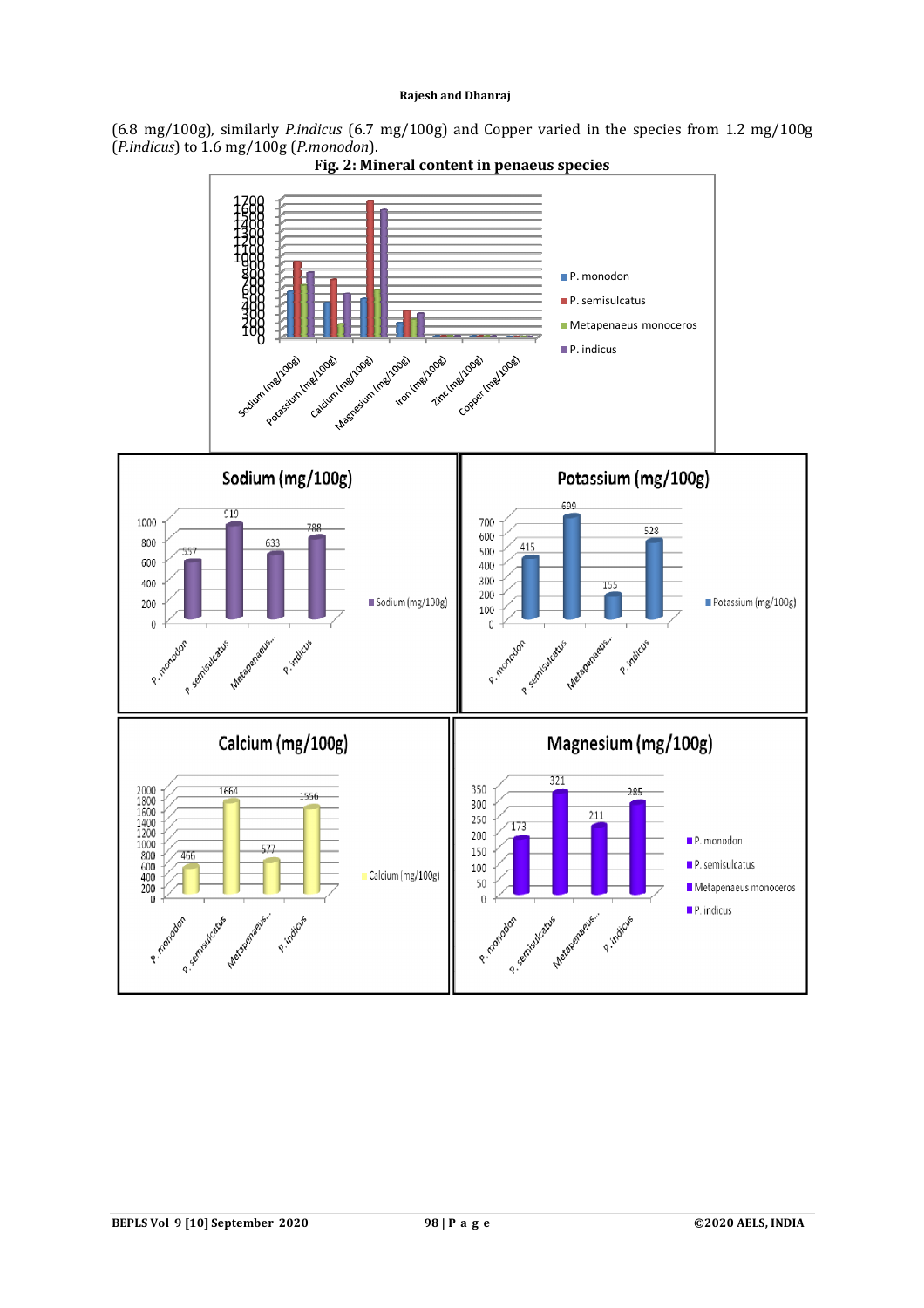![](_page_4_Figure_0.jpeg)

**Rajesh and Dhanraj**

# **DISCUSSION**

The present study investigated the proximate composition and mineral contents of wild catch *Penaeus*  species of south east coast of Tamilnadu, India. Our result in support with the study report [10] who studied the percentage of moisture content in the peeled tails of shrimp samples collected from coastal waters of Nellore varied from 76.3% to 80.8% with an average of 78.6 %. Typically most of sea foods, the total moisture content of fresh shrimp nearly 80% of the body weight. This result compares well with 80.5% and 77.2% reported in earlier studies for black tiger shrimp and white shrimp, respectively. Sriket *et al.,* [11] and Akonor *et al.,* [12] reported that the low moisture content in dried shrimps is encouraged to safeguard the product from microbial attack and enzymatic action and therefore prevent spoilage. The present result revealed that the low amount of moisture, as well as dietary fiber and ash content found in all the species. The results of ash content in the penaeus species samples which coincides with the study report of Diler *et al.,* [13], the average values of ash for *Penaeus semisulcatus* were reported as 4.06%. Similarly the present study observed the range of ash content was 4.07 to 8.77%. The result found in the crude fiber content was low, similarly Syed Raffic Ali *et al.,*[14] observed Crude fiber content was quite low in the edible parts of *P.mondon* (0.19%) and *F.indicus* (0.17%). Contradictory were findings [15].who recorded a higher level of crude fiber content (8.2%) in edible and (8.7%) non-edible portions of Penaeus *indicus* whereas our results recorded with low fiber content.

Sufficient fat in the diet is essential for the absorption of some vitamins and as a source of essential fatty acids. The fats found in the shell fish are predominantly polyunsaturated fatty acids (PUFA). The fat content of shell fish varies with species but they have a low content, lipid content falls between 0.5% to 5.5% for the prawns and shrimp [16]. Our result shows the range of fat content was 0.74 % to 3.54% respectively. The intake of PUFA has been considered important in human nutrition. Fish lipids have shown a positive effect in preventing certain diseases like cardiovascular diseases. Omega-3 fatty acids found in fatty fishes are known to be essential in the growth of children and prevent coronary heart disease. The DHA is important for optimal brain and neurodevelopment in children and on the other hand EPA helps to improve the cardiovascular health [17]. Mostly shell fish has low amount of fat content,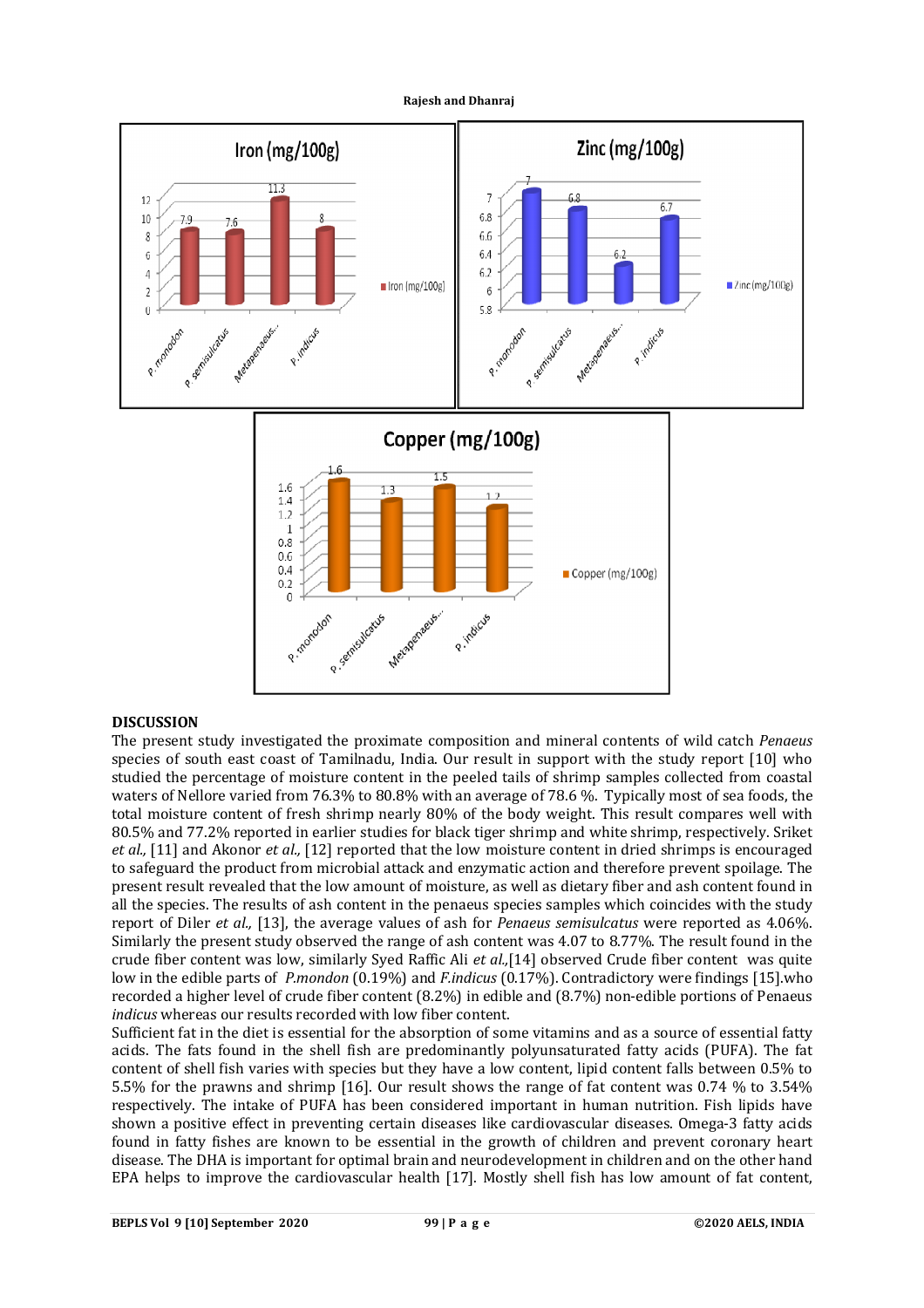according to that the percentage of fat varies from 0.74 % to 3.54%. In the fish and meat the content of dietary fiber was less [18], the current studies shows the percentage of fiber from 1.03 to 1.93% only. There is no significant difference was observed in the ash content, the results was 4.3 % to 8.77%.

Human body cannot produce certain amino acids but has to get from the daily diet. Shrimp is great source of protein with essential amino acids, boosting up to 77% of its calories. V.Venugopal [17] stated that the freshwater prawn (*M. rosenbergii*) contains 83.2% protein, According to Sambhu *et al.,* [18], the protein level in *P. indicus* was varied from 44.62 to 80.87%. Protein plays the vital role in the nutritional content of the shrimps. J.Pal *et al.,*[19] expressed the digestibility of fish proteins is high i.e. 85-95%. Fish protein is mainly responsible for building and repairing muscle tissues, improving immunity and blood quality. Mohanty [20] stated that fish protein play an important role in preventing protein-calorie malnutrition, the protein immunoglobins can act an important defense against bacterial and viral infections and helps in the maintenance of electrolyte and water balance in human system. Syed Raffic Ali *et al.,*[15] reported that 23.60% of crude protein in the edible parts of P.monodon. Ahkam El-Gendy *et al.,* [21] studied the protein contents in the female edible muscle of P. semisulcatus from Mediterranean Sea (Alexandria) and market (India) were higher than that of males and concluded the highest protein content present in the India's female P. semisulcatus (37.99 g/100g). Vardi Venkateswarlu [10] was observed the protein content in 52.4% in *P.indicus* and 48.6% in *P.monodon* and 39.8% in *P.vannamei*  respectively. Our results indicated that the study animal shows the maximum protein value, Metapenaeus *monoceros* shows 73.98%) followed by P.*Semisulcatus* (64.92%), P.*indicus* (62.96 %) and P.*monodon* (48.2 %).

Kumaran *et al.,* [23] reported that marine foods are very rich sources of both macro and micro mineral components. Figures 2 (a) – 2 (g) show the mineral composition of (P. semisulcatus, P. *indicus*, P.*monodon* and Metapenaeus *monoceros*). In this study, samples contained appreciable concentrations of Ca, Na, K and Mg were investigated and suggesting that these shrimp species are a good source of nutrient minerals. The levels of micro minerals (Zn, Cu and Fe) analyzed were also within tolerable limits [22].

Among the four penaeus species investigated the most dominant macro mineral was calcium found in the P.semisulcatus (1664 mg/100g) followed by P.*indicus* (1556 mg/100g). This is similar to the report of Y.Yanar *et al.,* [24], wild P. semisulcatus (107.36 mg/Kg) included higher than the cultured P. semisulcatus (89.77 mg/Kg). Calcium is the most abundant mineral in the body with 99% found in teeth and bone. Only 1% is found in serum. Other than hard tissue structure formation, Calcium metabolism involves other nutrients including protein, vitamin D, and phosphorus, blood clotting, muscular contraction and also a messenger in the cell signaling. Appropriate calcium intake has shown many health benefits, such as reduction of hypertensive disorders of pregnancy, lower blood pressure particularly among young people, prevention of osteoporosis and colorectal adenomas, lower cholesterol values, and lower blood pressure in the progeny of mothers taking sufficient calcium during pregnancy [25]. Lactose intolerance due to lactase deficiency is a common cause of low calcium intake.

Sodium and potassium are widely distributed in the shellfish [28]. Sodium is the principal elements in the extracellular fluid. It maintains the acid-base equilibrium of the body fluids. 85% of the sodium found in the blood and lymph fluid. For the glycogenesis process, Potassium also required to transfer of phosphate from ATP to pyruvic acid. In the nerve cell transmission, the Na+ / K+ pump maintains the gradient of a higher concentration of sodium extracellularly and a higher level of potassium intracellularly in the ratio of 3:2 [26]. Our present report recorded shows the highest content of sodium (919 mg/100g) and potassium (699 mg/100g) in the P. *semisuclatus* followed by the P. *indicus* (788 mg/100g of sodium and 528 mg/100g of potassium) respectively. T. Jose Fernandez *et al.,* [27] studied the minerals and trace elements in the coastal and deep sea shrimp and reported that the second leading content of sodium in F.*indicus* (6902 ppm)

Anne Marie Uwitzone [30] stated that Magnesium is the fourth most abundant mineral in the human body after calcium, potassium, and sodium. Magnesium activates more than 600 enzymes and influences extracellular calcium. Magnesium may improve bone health both directly and indirectly, as it helps to regulate calcium and vitamin D levels. According to a Binghao Zhao *et al.,* [31] increasing magnesium intake may lower a person's risk of stroke. They report that for each 100 mg per day increase in magnesium, the risk of stroke reduced by 2%. In many studies, researchers have linked high magnesium diets with diabetes. Jennifer Beatriz *et al.,* [32] reviewed the effect of magnesium supplementation on insulin resistance in humans suggests that taking magnesium supplements can also improve insulin sensitivity in people with low magnesium levels. This study observed that P.semisulcatus has the highest value of magnesium content and leading by P.indicus.

Iron is considered as a trace mineral, requirement of iron is higher than that of other trace minerals. E. Silva, [29] observed the shrimp muscle can be a good iron source (88.9 mg/g dry weight). Kohgo [33], the amount of iron in haemoglobin accounts for about two thirds of the mass of iron in the human body.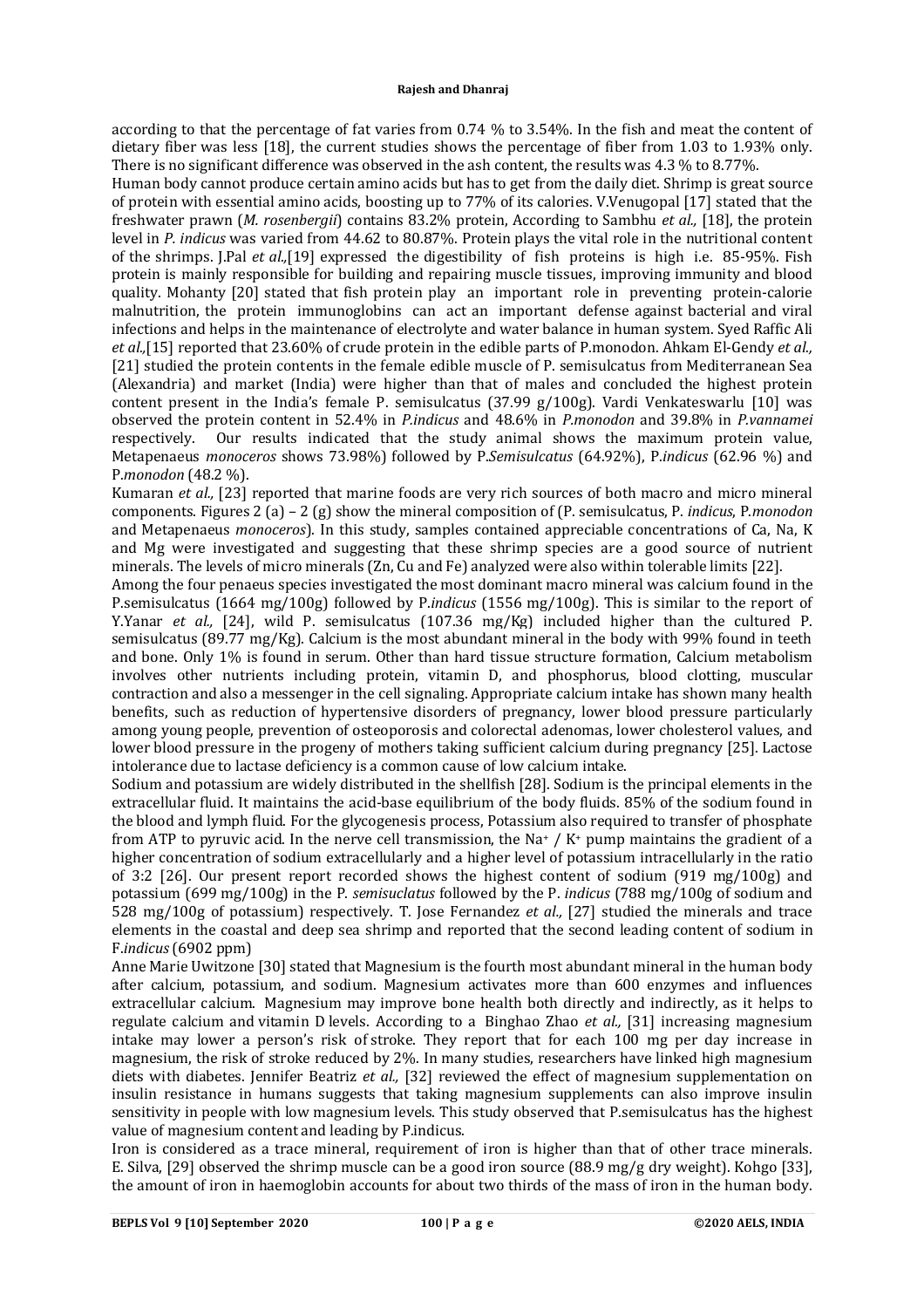The bone marrow is thus the prime iron consumer in the body, since this is where erythropoiesis takes place. Bone marrow erythroblasts require large amounts of iron for hemoglobin synthesis [34]. While some causes of anaemia include diseases such as thalassaemia or malaria, around 50% of the prevalence of iron deficiency is due to inadequate dietary Fe intake or poor absorption of Fe from the diet [35]. Our current study reported that when compared with the zinc, iron content was high in the Metapenaeus *monoceros* (11.3 mg/100g) followed by the P.*indicus* (8.0 mg/100g).

Copper aids in the formation of bone and cartilage and helps the body use iron properly. This study reported the copper ranges from 1.2 mg/100g (P.*indicus*) to 1.6 mg/100g (*P.monodon*).The Cu concentrations found in three shrimp species **(***Macrobrachium* spp**,** *Parapenaeus* spp., *Penaeus* spp.) were below the FAO permissible limit of 30 mg/kg. [36]. The average daily intake of copper has been estimated to range from 0.5 to 0.7 mg for infants 6 months of age or less up to 2-3 mg for adults.

Human body has no specialized zinc storage system. Daily intake of Zinc is required for the human body. The U.S. Food and Drug Administration (FDA) recommend 11 mg/day of zinc for men and 8 mg/day for women [38]. U.S. National Research Council set a Tolerable Upper Intake for adults of 40 mg/day [37]. This study reveals that zinc ranges from 6.2 mg/100g to 7.0 mg/100g, P.*monodon* shows the maximum content as 7.0 mg/100g, followed by P.*semisulcatu*s (6.8 mg/100g), similarly P.*indicus* (6.7 mg/100g).

# **CONCLUSION**

Shrimp is an excellent source of dietary protein as that of red meat. *Penaeus* species are rich source of protein and calcium and vital trace minerals (Fe, Zn, Cu). Among the study animals, *Metapenaeus monoceros* shows high amount of protein. *P. semisulcatus* and *P*.*indicus* were the richest source of macro minerals. The concentration of micro minerals are in the range of FAO permissible limits, The results of the study revealed that analyzed shrimp samples were good sources of nutrients and minerals could provide health benefits if consumed in moderate level Only those who are at a clear risk of CVD and diabetics may avoid this, until the dietary cholesterol controversy is settled.

### **ACKNOWLEDGEMENT**

The authors would like to acknowledge the Department of Biochemistry, Marudupandiyar college, Thanjavur, CAS in Marine Biology, Faculty of Marine Sciences, Annamalai University, Parangipettai and sincere thankful to The Director, Biofocus Research centre, Thajavur for support to complete this study.

### **REFERENCES**

- 1. Ryota Hosomi, Munehiro Yoshida, Kenji Fukunaga, Seafood Consumption and Components for Health,Glob J Health Sci. 2012 May; 4(3): 72–86.
- 2. Syama Dayal *et al.,* Shrimps a nutritional perspective, CURRENT SCIENCE, VOL. 104, NO. 11, 10 JUNE 2013.
- 3. D. Mendil, Z. Demirci, M. Tuzen, M. SoylakSeasonal investigation of trace element contents in commercially valuable fish species from the Black Sea, Turkey, Food Chem. Toxicol., 48 (3) (2010), pp. 865-870
- 4. J.M. Njinkoue *et al.,* Proximate composition, mineral content and fatty acid profile of two marine fishes from Cameroonian coast: Pseudotolithus typus (Bleeker, 1863) and Pseudotolithus elongatus (Bowdich, 1825), NFS Journal 4 (2016) 27–31
- 5. Anwarul Islam, Shuvagato Mondal, Shuva Bhowmik, Shanzida Islam and Mohajira Begum, comparative analysis of the proximate composition of wild and cultured prawn (*Macrobrachium rosenbergii*) and shrimp (*Penaeus monodon*)
- 6. P. T. Akonor, H. Ofori, N. T. Dziedzoave, and N. K. Kortei, Drying Characteristics and Physical and Nutritional Properties of Shrimp Meat as Affected by Different Traditional DryingTechniques, International Journal of Food Science,Volume 2016, Article ID 7879097
- 7. Momen A A, Zachariadis G A, Anthemidis A N and Stratis J A 2006 Investigation of Four Digestion Procedures for Multi Element Determination of Toxic and Nutrient Elements in Legumes by Inductively Coupled Plasma-Optical Emission Spectrometry *Anal Chim Acta* 565 1 81-88
- 8. Nerdy, Determination of Sodium, Potassium, Magnesium, and Calcium Minerals Level in Fresh and Boiled Broccoli and Cauliflower by Atomic Absorption Spectrometry, 2018 IOP Conf. Ser.: Mater. Sci. Eng. 288 012113
- 9. Berge J‐P, Barnathan G. 2005. Fatty acids from lipids of marine organisms: molecular diversity; role as biomarkers; biologically active compounds and economical aspects. *Adv Biochem Engr/Biotechnol* 96: 49– 125.
- 10. Vardi Venkateswarlu, 2019, Comparative analysis of the Biochemical Composition of wild caught *Penaeid shrimps* (*Penaeus indicus*, *Penaeus monodon* and *Penaeus vannamei)* in Nellore, Andhra Pradesh, International Journal of Fisheries and Aquatic Studies 2019; 7(5): 410-413.
- 11. P. Sriket, S. Benjakul, W. Visessanguan, and K. Kijroongrojana,"Comparative studies on chemical composition and thermal properties of black tiger shrimp (*Penaeus monodon*) and white shrimp (*Penaeus vannamei*) meats," *Food Chemistry*, vol. 103,no. 4, pp. 1199–1207, 2007.